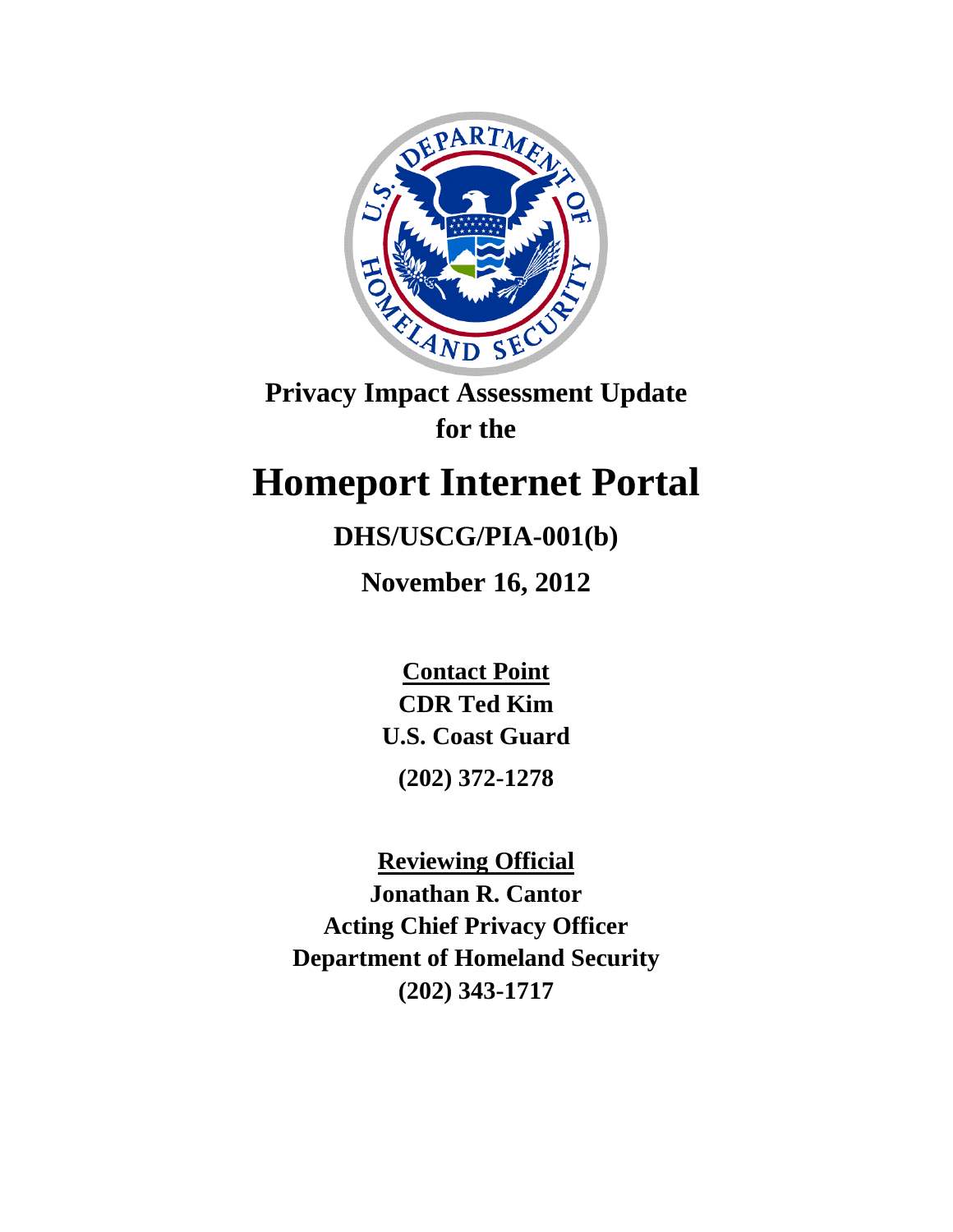

### **Abstract**

The Department of Homeland Security (DHS) United States Coast Guard (USCG) currently uses the Homeport Internet Portal to provide secure information dissemination, advanced collaboration for Area Maritime Security Committees (AMSC), electronic submission and approval for facility security plans, and complex electronic notification capabilities. Homeport includes a subsystem called the Alert Warning System (AWS), which provides USCG Headquarters, Districts, Sectors, and other units an enterprise solution for sending alerts and warnings to maritime security (MARSEC) partners, stakeholders, and appropriate port constituents for MARSEC level changes and other MARSEC-related activities requiring portwide notifications. Through a Memorandum of Agreement (MOA) between the USCG and the Transportation Security Administration (TSA), use of AWS capabilities will be shared between these two DHS components, thereby leveraging DHS investment in the system and avoiding duplicative operations and maintenance costs within DHS. The USCG is issuing this Privacy Impact Assessment (PIA) update to include TSA operations center personnel as authorized users of Homeport's AWS, which contains non-sensitive personally identifiable information (PII) and disseminates airport security information to authorized recipients.

### **Introduction**

#### **Background**

The Maritime Transportation Security Act (MTSA) of 2002 established a comprehensive national system of transportation security enhancements to protect America's maritime community against the threat of terrorism without adversely affecting the flow of commerce through United States ports. The DHS/USCG is the lead federal agency for coordinating and implementing maritime homeland security and has significant enforcement responsibilities under the MTSA. Among its duties under the MTSA, the USCG requires that maritime security plans be developed by maritime private sector industry for ports, vessels, and facilities, and that those individuals with access to maritime facilities have credentials demonstrating their eligibility for such access.

Homeport Internet Portal, which collects registration information from representatives of the maritime industry, members of Area Maritime Security Committees, other entities regulated by the MTSA, USCG, and other users associated with a vessel, facility, or specific committee, has an existing system of records notice (SORN) under the Privacy Act of 1974 and an existing PIA.<sup>[1](#page-1-0)</sup> This tool serves as an enterprise portal that combines secure information dissemination, advanced collaboration, and provides a public-facing interface for USCG processes.

TSA protects the nation's transportation systems to ensure freedom of movement for people and commerce. With state, local, and regional partners, TSA oversees security for highways, railroads, buses, mass transit systems, pipelines, and ports. With the bulk of their

<span id="page-1-0"></span> $\overline{a}$ <sup>1</sup> The DHS/USCG-060 Homeport SORN and DHS/USCG/PIA-001 Homeport Internet Portal PIA may be found a[t www.dhs.gov/privacy.](http://www.dhs.gov/privacy)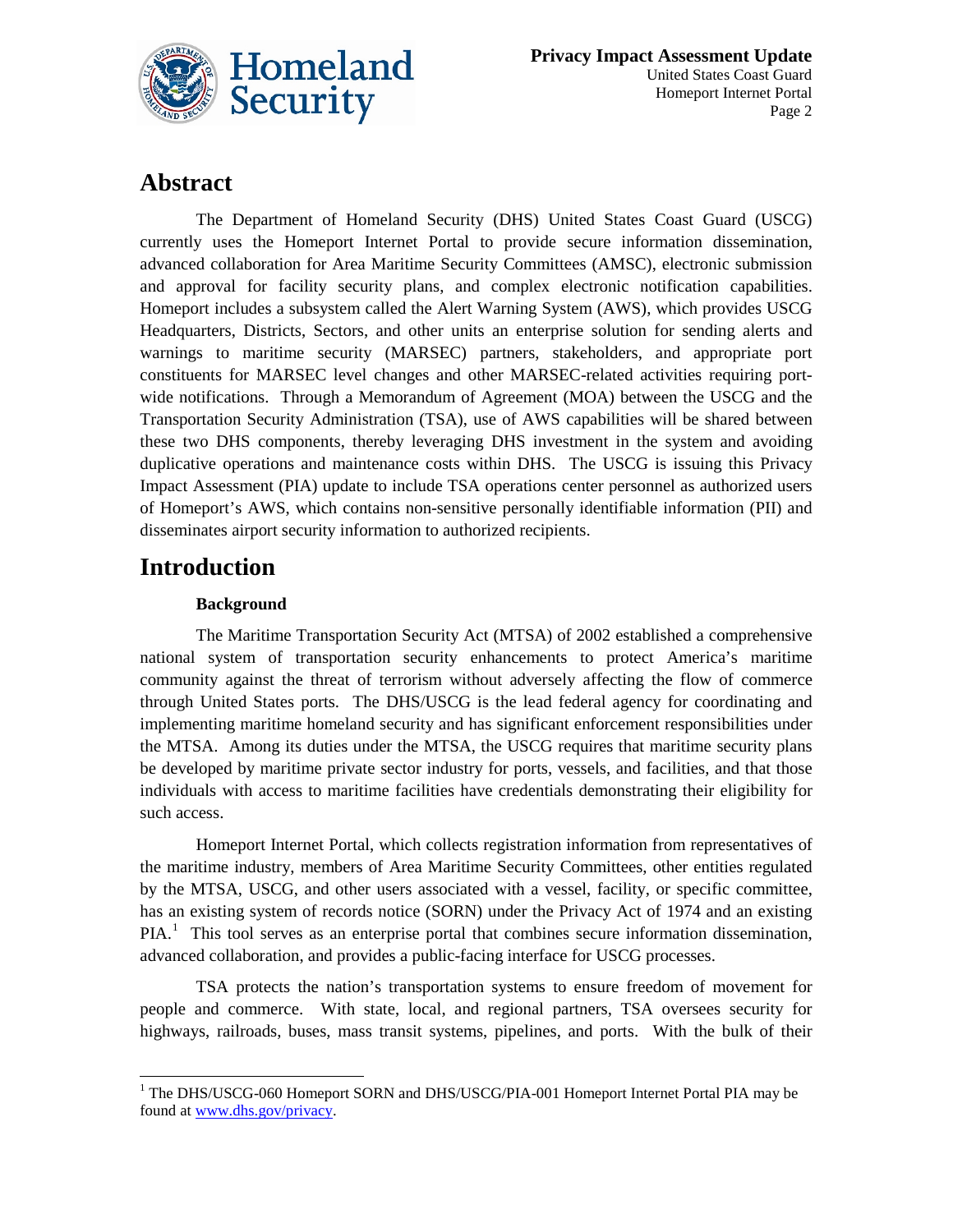

efforts in aviation security, TSA is solely responsible for screening passengers, and checked and carry-on baggage at 450 U.S. airports.

In June 2011, and consistent with Executive Order 13011, *Federal Information Technology*, which purpose is in part to improve executive agencies internal management of information systems investments, an MOA between USCG and TSA was signed to share Homeport's AWS capabilities, consequently leveraging DHS investment in the system, and avoiding duplicative operations and maintenance costs within DHS.

### **Reason for the PIA Update**

This PIA update is based on the implementation of a database in Homeport for TSA's alert recipients, which include TSA personnel and aviation partners/stakeholders. As a service provider under the MOA, USCG will provide full system operations and administration support to include the configuration of an AWS Virtual Private System (VPS) instance for TSA's use that provides the delivery of alerts to multiple pagers, mobile phones, e-mail addresses, home phones, work phones, or faxes for a single end user. The VPS also has the capability to send Simple Mail Transfer Protocol (SMTP) and Short Message Service (SMS) to TSA designated recipients.

Functionally, there are two separate, distinct application interfaces, the USCG AWS and the TSA AWS. These applications and respective data are isolated from each other. USCG administrators use USCG AWS to send alerts to USCG personnel. Authorized TSA users will use TSA AWS to send alerts to their counterparts. In other words, only authorized users at TSA's operational centers will access the TSA portion of the system to send out alerts to TSA personnel and aviation partners and stakeholders, as well as receive replies from the aviation recipients. Furthermore, while the user information of both USCG and TSA personnel are stored in an encrypted Homeport database server, the actual data are stored in separate, secure USCG-specific or TSA-specific files. TSA provides USCG with sufficient funding for system lifecycle support.

### **Privacy Impact Analysis**

#### **The System and the Information Collected and Stored within the System**

Contact information for TSA's use in the AWS will be collected from a variety of sources, depending on the identity of the alert recipients, and will be provided to the USCG Homeport system administrators who will create the TSA AWS database contact list. Alert recipients include non-TSA personnel such as airport police officers, airline security personnel, and airport authority personnel. Other non-TSA personnel may include officials from other government agencies and businesses in the various transportation sectors. Alert recipients voluntarily provide information directly to TSA so that TSA can notify them in the event of an emergency or transportation-related security incident. The PII collected will consist of a person's name, email address, and phone number(s).

#### **Uses of the System and the Information**

AWS provides TSA offices and airports with an enterprise solution to expeditiously and simultaneously send out alerts and warnings to aviation security partners, stakeholders, and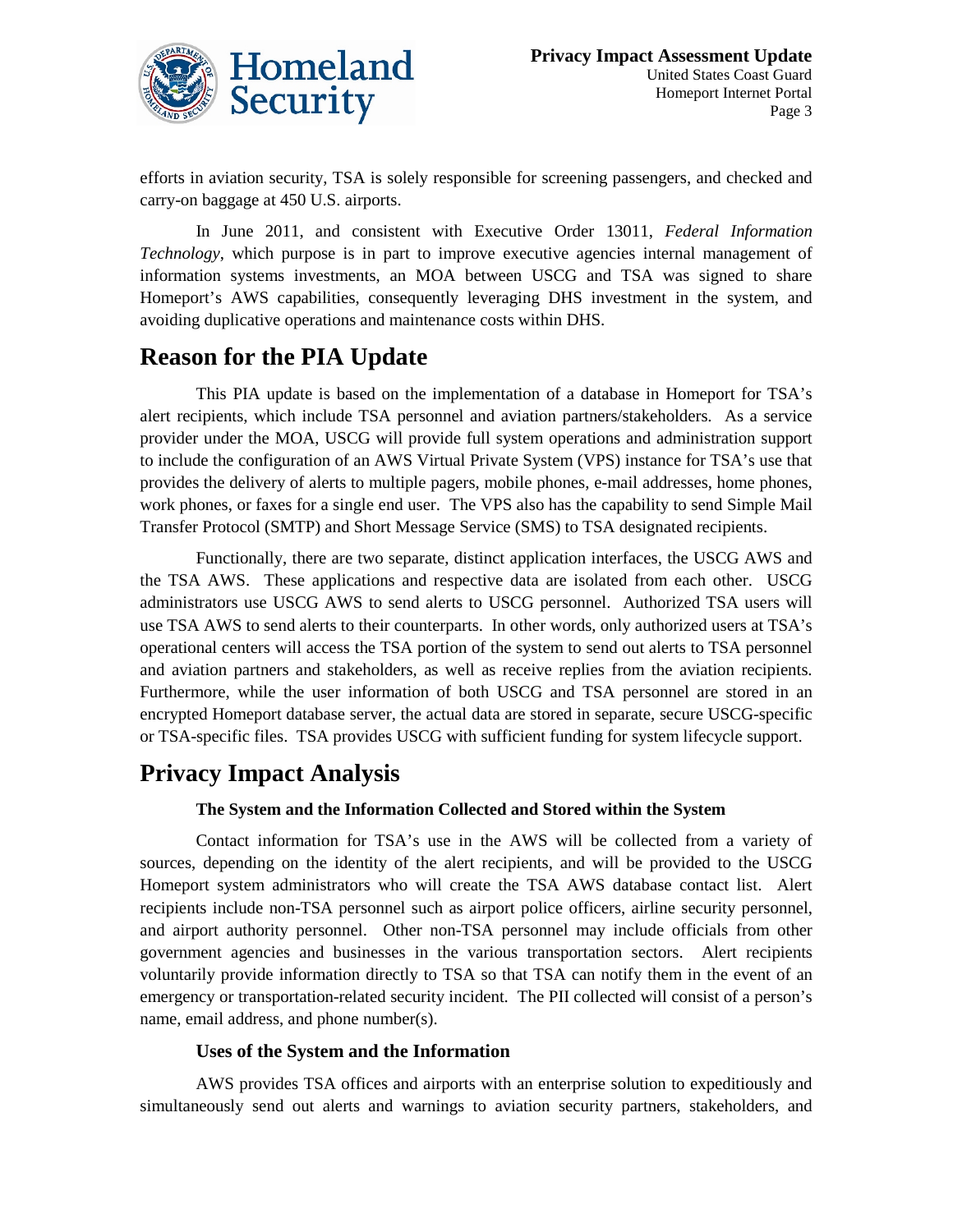

appropriate aviation personnel for aviation security-related activities, such as airport police officers, airline security personnel, and airport authority personnel. Such personnel, who may be external to TSA, may voluntarily provide contact information to TSA so that TSA can store that information in AWS and notify them in the event of an emergency or transportation-related security incident. Recipients of the alerts and warnings benefit with increased awareness of airport activities, allowing for appropriate response action planning if necessary.

#### **Retention**

All identifying information used to send alerts and notifications will be overwritten each time the data provider enters new information via a service registry function.

#### **Internal Sharing and Disclosure**

Internal sharing and disclosure of information have not changed with this PIA update. Internal sharing and disclosure will be in accordance with the previous Homeport PIA and PIA updates, the provisions of the Privacy Act, 5 U.S.C. § 552a, and routine uses in the DHS/USCG-060 Homeport System of Records Notice (SORN).<sup>[2](#page-3-0)</sup>

#### **External Sharing and Disclosure**

The only information that AWS shares with external aviation security and law enforcement partners is the content of the alerts that are sent. If there is a need for sharing information, all external sharing of PII is compatible with the original collection of information and covered by the DHS/TSA-008 Notification Contact Lists SORN.<sup>[3](#page-3-1)</sup>

The potential privacy risks of improper external sharing are mitigated by having an appropriate SORN in place for AWS that identifies routine uses by which external sharing may occur. TSA data incorporated into the Homeport system of records may be shared externally consistent with the routine uses defined in applicable the DHS/USCG-060 Homeport SORN.

#### **Notice**

 $\overline{\phantom{a}}$ 

Notice is provided to individuals via this PIA update and a Privacy Act Statement. In addition, notice related to TSA AWS users is provided in the DHS/TSA-008 Notification Contact Lists SORN.

#### **Individual Access, Redress, and Correction**

Individual access, redress and correction have not changed with this PIA update. Individuals are able to access their data through their system profile. Individuals seeking to correct erroneous information may submit a request to correct data to the following address:

Department of Homeland Security United States Coast Guard Headquarters

<span id="page-3-0"></span> $^{2}$  The DHS/USCG-060 Homeport SORN (November 9, 2009, 74 FR 57692) may be found at http://www.dhs.gov/system-records-notices-sorns.<br><sup>3</sup> The DHS/TSA-008 Notification Contact Lists SORN (December 10, 2004, 69 FR 71828) may be found at

<span id="page-3-1"></span>http://www.dhs.gov/system-records-notices-sorns.